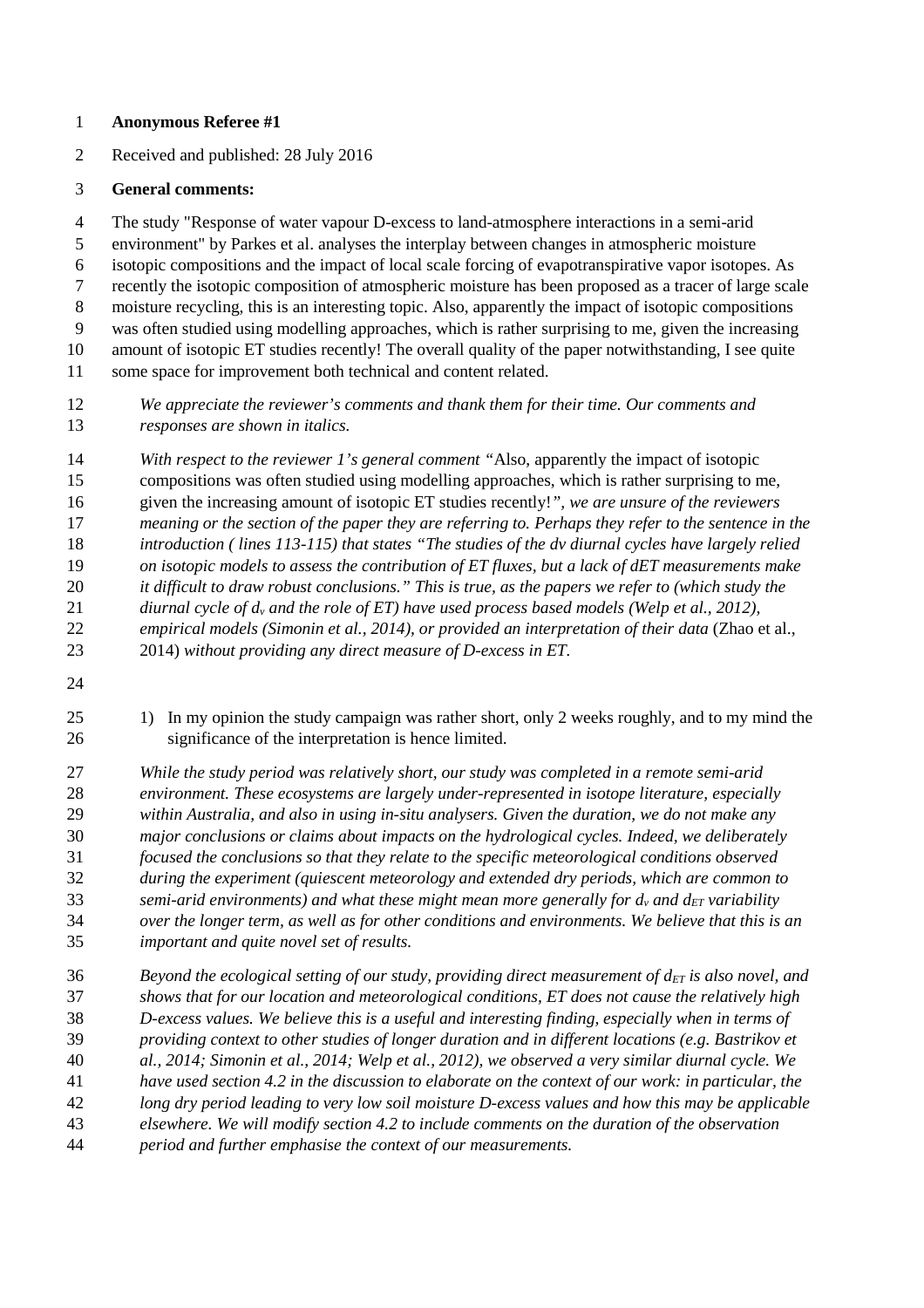| 45<br>46                         | 2)                                                                                                                                                                                                                                                                                                                                                                                      | I have some methodical concerns regarding laser spec calibration and chamber construction<br>(see detailed comments).                                                                                                                                                                                                                                                                                         |
|----------------------------------|-----------------------------------------------------------------------------------------------------------------------------------------------------------------------------------------------------------------------------------------------------------------------------------------------------------------------------------------------------------------------------------------|---------------------------------------------------------------------------------------------------------------------------------------------------------------------------------------------------------------------------------------------------------------------------------------------------------------------------------------------------------------------------------------------------------------|
| 47<br>48                         |                                                                                                                                                                                                                                                                                                                                                                                         | Fully addressed below for relevant specific comments.                                                                                                                                                                                                                                                                                                                                                         |
| 49<br>50<br>51<br>52<br>53<br>54 | 3)                                                                                                                                                                                                                                                                                                                                                                                      | To my mind both results and discussion section are rather long and very detailed. Moreover,<br>quite often results are repeated within the interpretation section, making the manuscript rather<br>hard to follow at that point (very unlike the intro and M&M part btw.). I suggest to focus on<br>the main results and shorten both parts to make it easier to follow.                                      |
| 55<br>56<br>57                   |                                                                                                                                                                                                                                                                                                                                                                                         | Comments noted and we will streamline results and discussion sections where appropriate.<br>We will ensure that results are not over-repeated within the discussion section.                                                                                                                                                                                                                                  |
| 58                               | <b>Specific comments:</b>                                                                                                                                                                                                                                                                                                                                                               |                                                                                                                                                                                                                                                                                                                                                                                                               |
| 59                               | 48ff: Be more specific! How?                                                                                                                                                                                                                                                                                                                                                            |                                                                                                                                                                                                                                                                                                                                                                                                               |
| 60<br>61<br>62                   | Sentence modified $-$ "Spatial and temporal variability of D-excess in ET fluxes therefore needs to be<br>considered when using dv to study moisture recycling and during extended dry periods may act as a<br>tracer of the relative humidity of the oceanic moisture source."                                                                                                         |                                                                                                                                                                                                                                                                                                                                                                                                               |
| 63                               | 60ff: I think this is a bit overstated, there are surely some examples here!                                                                                                                                                                                                                                                                                                            |                                                                                                                                                                                                                                                                                                                                                                                                               |
| 64<br>65<br>66<br>67             | We have clarified this sentence to reflect that datasets directly quantifying land-atmosphere exchange<br>processes are rare – "To do this effectively, a range of datasets that directly quantify a variety of<br>processes represented within these models are required. Unfortunately, datasets that directly measure<br>land-atmosphere exchange at the process level are limited." |                                                                                                                                                                                                                                                                                                                                                                                                               |
| 68                               | 63ff: Shouldnt this be 2 sentences?                                                                                                                                                                                                                                                                                                                                                     |                                                                                                                                                                                                                                                                                                                                                                                                               |
| 69                               | We are not sure what the reviewer is referring to here, as this is already two sentences.                                                                                                                                                                                                                                                                                               |                                                                                                                                                                                                                                                                                                                                                                                                               |
| 70                               | 73ff: how about transport processes? i.e. kinetic fractionation?                                                                                                                                                                                                                                                                                                                        |                                                                                                                                                                                                                                                                                                                                                                                                               |
| 71<br>72<br>73<br>74             |                                                                                                                                                                                                                                                                                                                                                                                         | We have changed the sentence to include 'equilibrium and kinetic isotopic fractionation' i.e. "The<br>utility of water isotope ratios for tracing sources of moisture derives from the characteristic<br>equilibrium and kinetic isotopic fractionation that occurs when water undergoes a phase change,<br>causing light water molecules to preferentially accumulate in the vapour phase."                  |
| 75                               |                                                                                                                                                                                                                                                                                                                                                                                         | 81ff: Again, doubt there are so few. How about Berkelheimer, Simonin, Welp and others?                                                                                                                                                                                                                                                                                                                        |
| 76<br>77<br>78<br>79             |                                                                                                                                                                                                                                                                                                                                                                                         | Our statement is that there are relatively few studies using vapour, relative to precipitation focused<br>studies. The references mentioned by the reviewer do indeed discuss land atmosphere exchange for<br>vapour isotopes, and we have referred to these in other sections of the manuscript. We have added<br>(e.g. Aemisegger et al. 2014; Risi et al. 2013) to indicate some of these related studies. |
| 80                               |                                                                                                                                                                                                                                                                                                                                                                                         | 98: Suggest to change "given this" to therefore                                                                                                                                                                                                                                                                                                                                                               |
| 81                               | Noted and adjusted.                                                                                                                                                                                                                                                                                                                                                                     |                                                                                                                                                                                                                                                                                                                                                                                                               |
| 82                               | 140: have has? omit has?                                                                                                                                                                                                                                                                                                                                                                |                                                                                                                                                                                                                                                                                                                                                                                                               |
| 83                               | Noted and adjusted.                                                                                                                                                                                                                                                                                                                                                                     |                                                                                                                                                                                                                                                                                                                                                                                                               |
| 84<br>85                         |                                                                                                                                                                                                                                                                                                                                                                                         | 168: I f you indeed did not calibrate or drift check the LGR i think your values have a high<br>uncertainty. I.e. the average difference to the Picarro might be small but you standard deviation                                                                                                                                                                                                             |
|                                  |                                                                                                                                                                                                                                                                                                                                                                                         |                                                                                                                                                                                                                                                                                                                                                                                                               |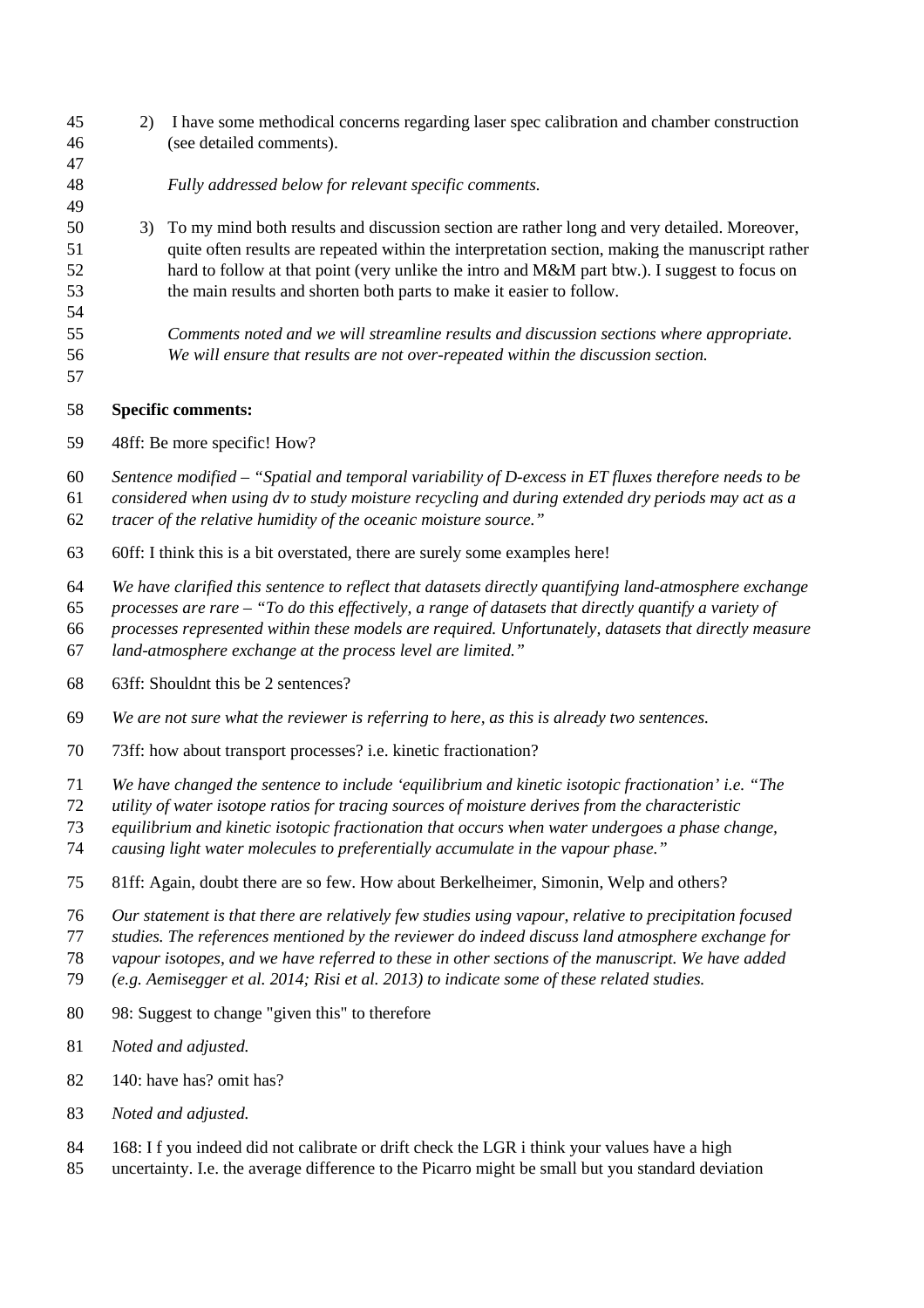- 86 suggests there was a high point to point difference. At the least it would be nice here to see the time 87 evolution of the difference between laser specs throughout the campaign!
- *We are not sure if the reviewer is questioning whether we present raw LGR data (i.e. no calibration*
- *corrections applied) or whether there were no calibrations run during the campaign period.As stated*
- *in the text (section 2.2.1), we calibrated the LGR in the lab before and after the campaign to develop*
- *corrections for water vapour cross-sensitivity and linearity. This was completed simultaneously with*
- *the Picarro. During the campaign no calibration experiments were completed for the LGR, but to*
- *determine the importance of instrumental drift for our measurements, we regularly ran the two*
- *analysers simultaneously sampling ambient vapour (lines 180-188).*
- *Reviewer 1 raises an important point regarding the drift for the LGR. While on average the Picarro*
- *and LGR agreed over the campaign, there was some shorter term drift that led to differences between*
- *analysers: most likely the result of the LGR's large temperature dependence. We did not include a*
- *comparison of the two analysers, as the differences between them is defined mostly by scatter with no*
- *clear trends. Interestingly though, there is no relationship between differences between the analysers*
- *and the major shift in H2O concentration (i.e. wet vs dry period). This indicates that we have*
- *accurately characterised the water vapour cross-sensitivity of the two analysers and that this*
- *correction was stable throughout the campaign.*
- *In line with Reviewer 1's comments we will include a figure showing the time series of differences*
- *between the two analysers over the campaign (see figure 1 below). So as not to detract from the main*
- *message of the paper we will place the figure and discussion of its consequences for our*
- *interpretations in the supplementary section. In constructing this figure we realised the biases listed*
- *in the paper were for the whole comparison period, which included nocturnal hours. This is not what*
- *we have indicated in the text (line 182) and is not a fair comparison for our measurements, as the*
- *LGR showed a very big temperature dependence that led to nonsensical values at night (hence our*
- *restriction of chamber measurements to 09:00 to 17:00). The comparison is more favourable during*
- *the day when the LGR cavity temperature was relatively stable and chambers measurements were*
- *made. We will update the bias statistics to the values shown in figure 1 below.*
- 113 In some cases the differences between ambient  $d<sub>y</sub>$  and  $d<sub>ET</sub>$  *were quite small, so I<sub>ET</sub>* calculated for the
- *D-excess could be strongly influenced by LGR instrumental drift. However, this does not affect our*
- *interpretation, as for all chamber measurements that passed our QC requirements D-excess*
- *decreased during the measurement, illustrating that ET always had a negative forcing on dv. To deal*
- *with the uncertainty caused by the relative instrumental drift of the two analysers, we will include*
- *statements in the text emphasising that while IET would be influenced by drift, our interpretation of*
- *negative forcing remains the same.*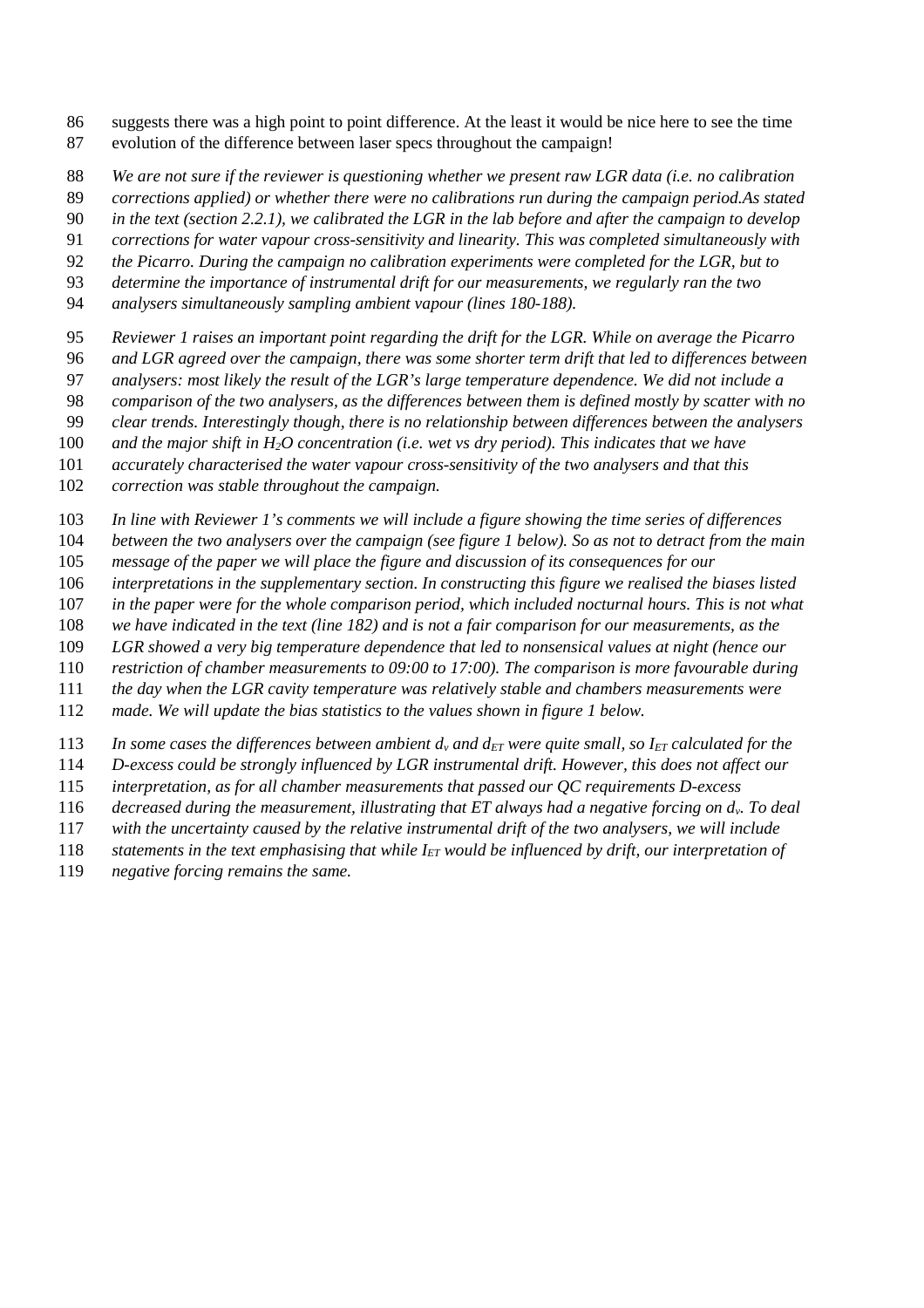

**Figure 1: Time series of daytime differences between isotopic measurements of Picarro and** 

**LGR for periods when the LGR and Picarro were simultaneously sampling from the** 

**meteorological tower. The H2O concentrations measured by the Picarro for these periods are shown.** 

125 207: Strong doubts concerning you placement of collars only 2 days prior to measurements! this will 126 surely cut roots and there will be some affects in that direction.

*We agree with the reviewer that collars were installed a relatively short time before the study period.* 

*However, the vegetation consisted of grasses with shallow roots (~5cm), so while near the edge of the* 

*chamber, roots may have been cut, the vast majority of the vegetation cover was unaffected. As with* 

*all chamber measurements, the apparatus can influence the environment and thus fluxes, but these* 

- *would not change our interpretations here. We can add a sentence to include the reviewer's comment on this issue.*
- 133 211: Did you coat the chamber in some ay? It is well known that Plexi exchanges water and acts like a
- 134 sponge creating a smearing effect in background chamber and vice versa transitions. This could 135 actually affect you keeling plots quite much.
- *No, we did not coat the chamber to reduce memory effects. We assume the reviewers comments are*
- *related to memory effects influencing ET isotopic compositions calculated from the Keeling plots of*
- *chamber measurements. As the reviewer correctly notes, memory effects could have a major effect on*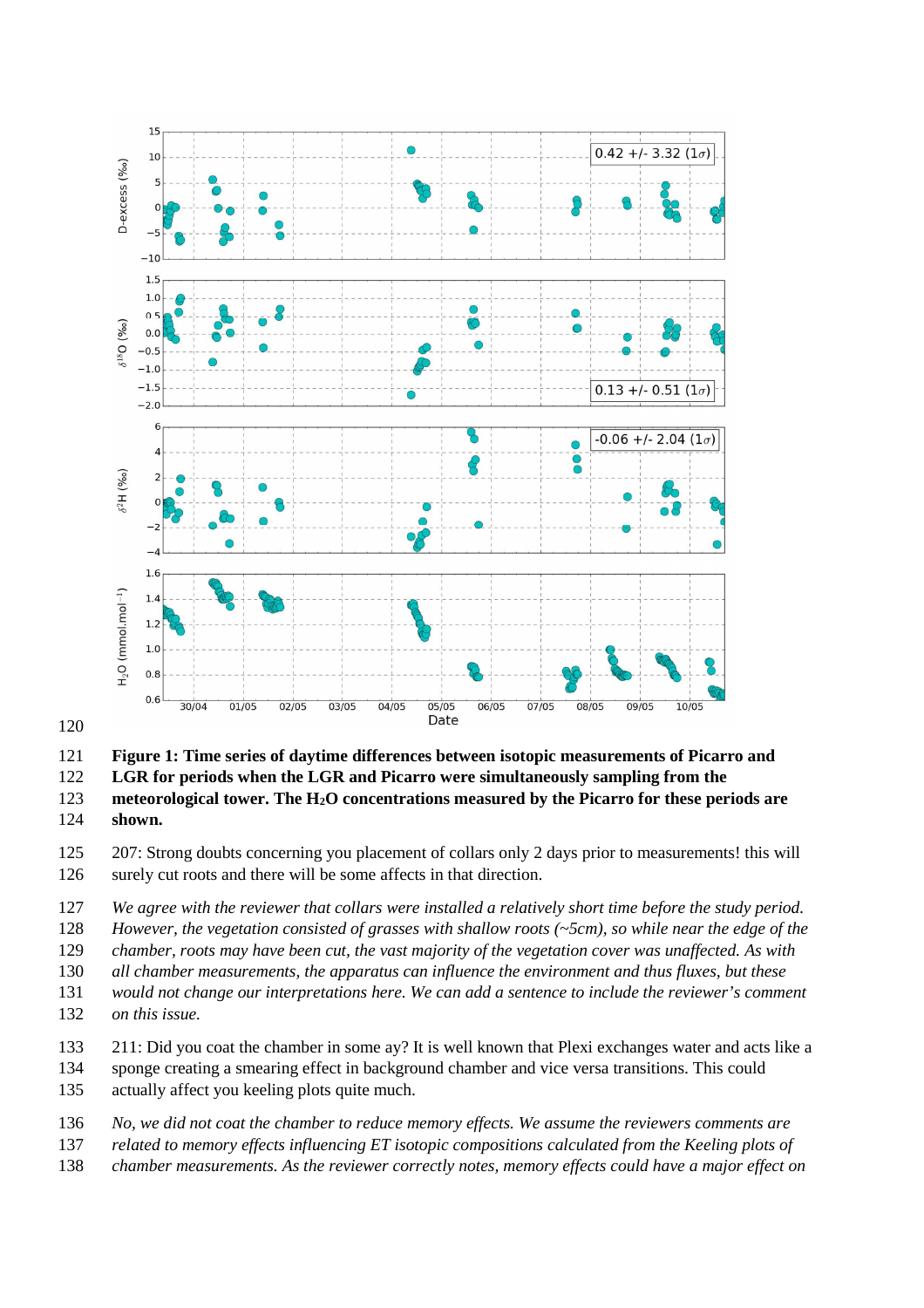- *the determined ET isotopic compositions. Indeed, we considered this and to combat memory effects*
- *we employed high flow rates, as the high turnover rates will reduce such memory effects. We also*
- *developed quality controls for Keeling plots, ensuring linearity and a significant H2O concentration*
- *change was observed.*
- *While memory effects are unavoidable and can influence ET isotopic compositions, they do not*
- *change our interpretation. Memory effects are likely to attenuate the slope of Keeling plots, thus*
- *reducing the disparity between ambient vapour and ET isotope composition determined from the*
- *intercept of these plots. This is because chamber walls retain the isotopic composition of the ambient*
- *vapour being mixed with the ET flux. So, while memory effects would cause a high bias for the*
- *determined dET (i.e. Keeling plots for the D-excess always had a negative slope), our purpose was not*
- 149 *to assess absolute d<sub>ET</sub>* values, but to determine whether ET could cause the  $d<sub>y</sub>$  diurnal cycle: in
- *particular the high daytime values. As such, this interpretation remains unchanged.*
- *Regardless, it is an important point and we can include mention of memory effects in the methods and*
- *relating our methodology to how these were dealt with. In the results we will review the consequence*
- *of these for our interpretations.*
- 154 230ff: Why did you choose the Keeling method? Why not a mass balance approach?
- *Studies comparing the two methods have shown they are comparable (Lu et al., 2016; Wang et al.,*
- *2013):, which is not surprising, as they are based on the same assumptions (i.e. that background*
- *concentrations and isotopic compositions of source and background water vapour does not change*
- *during a measurement). The main difference is that the Keeling plot requires extrapolation to*
- *determine the intercept of the δchamber vs 1/qchamber plot. Comparisons in the literature have shown they*
- *agree well in practice. Considering the focus of our work was not to evaluate the two methods, we*
- *only present data using the Keeling model. In addition, as discussed in lines 237-256, we developed a*
- *filtering approach for the Keeling model focussing on ensuring linearity of our Keeling plots. We will*
- *add a comment to indicate that we considered mass balance, but based on literature findings, decided*
- *it would not have made a major difference on results.*
- 165 256: Did you not measure soil water isotopes directly ? What is the uncertainty of the model 166 approach?
- *Soil water isotopes were measured, as presented in section 2.2.5.*
- *The uncertainty of the model approach is governed by the uncertainty of the chamber measurements*
- *of ET isotopic compositions and the parameterisation of Craig-Gordon (GG) model. While it is*
- *difficult to assess the accuracy of the CG model without direct observations, we did try different*
- *parameterisations (i.e. using Cappa et al (2003) vs Merlivat (1978) diffusion coefficients, and*
- *different values for the diffusion exponent). This had a large effect compared to uncertainty in ET*
- *isotopic compositions, but does not change the interpretation that soil water at the evaporation front*
- *was very enriched with very low D-excess values. While assessment of the CG model was not our*
- *focus, we can certainly provide some mention of the uncertainty of the model and how this may*
- *impact upon our results/interpretations in the discussion of water pool isotopic compositions (results*
- *section 3.2).*
-